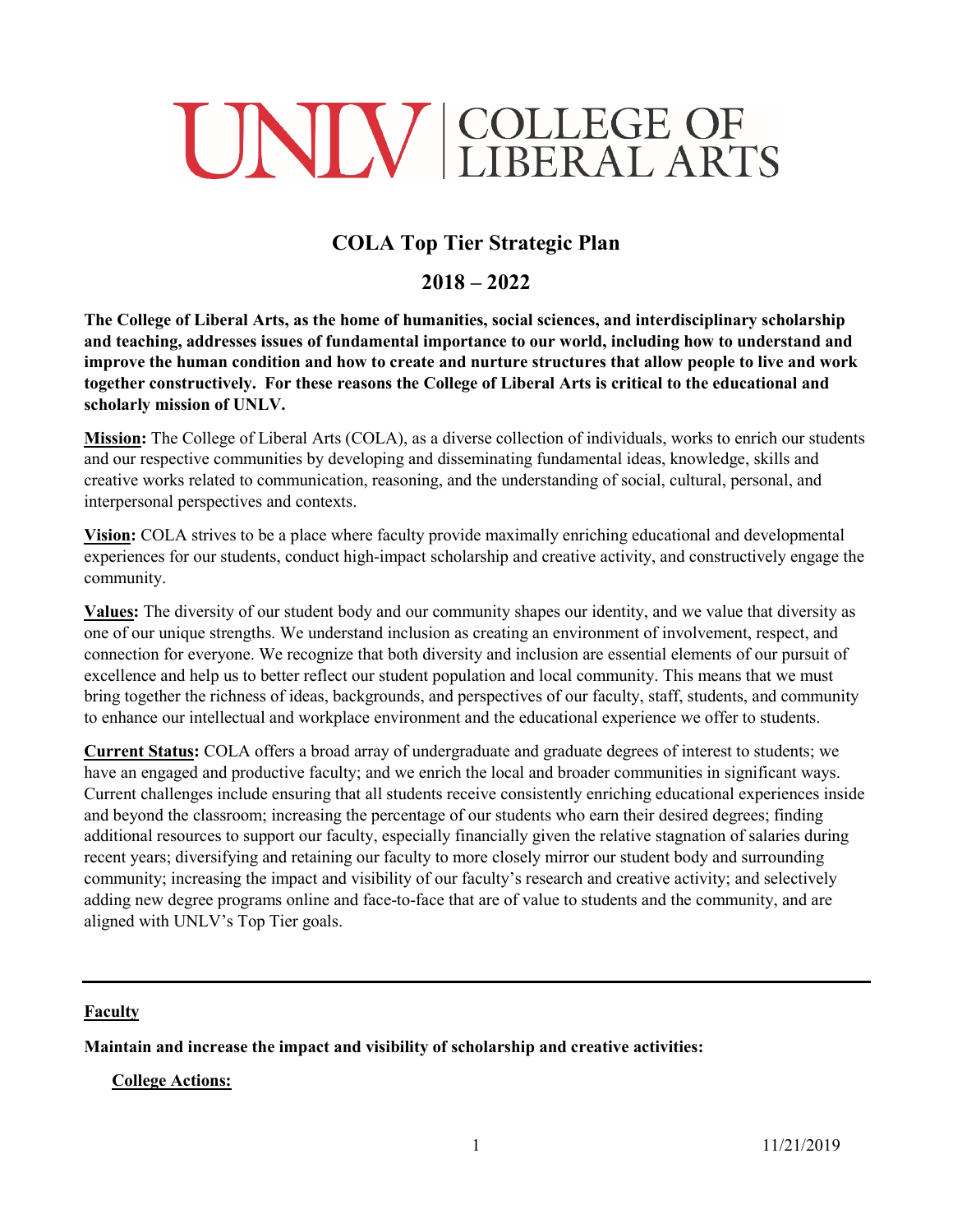- Advocate for and/or develop methods to increase faculty salaries commensurate with productivity and to be more comparable with peer and aspirational peer institutions.
- Continue to provide teaching loads for research/creative-active faculty that are aligned with and support their scholarly productivity
- Continue and grow seed grants for scholarly and creative projects
- Continue and grow funding of scholarly activities that create new opportunities for collaboration and increase visibility of scholarly and creative work (e.g., small conferences, etc.)
- Continue and grow funding for publication costs (e.g., subvention costs, etc.)
- Provide funding and other forms of support (commensurate with the amount of funding being sought) to encourage grant applications and increase chances of success (e.g., funding the cost of outside grant reviewers, grant writers, consultants, etc.)
- Develop metrics and processes for evaluating the overall scholarly and community impact of our units

#### **Department/Unit Actions:**

- Identify and publish appropriate metrics for scholarly and creative activity
- Produce annual bibliographies and summary of impact metrics
- Develop strategies for increasing the impact and visibility of faculty scholarship and creative activity, including supporting faculty work and status within relevant professional organizations (e.g., journal editorships, fellow status, etc.)
- Provide guidance to the college and university leadership about what else can be done to support faculty scholarship and creative activity
- Increase breadth and depth of graduate and undergraduate participation in research
- Maintain and grow graduate programs, especially doctoral programs

# **Foster a positive faculty culture of success, inclusion, collaboration, trust, respect, empathy, camaraderie, and the valuing of diversity:**

#### **College Actions:**

- Engage University climate data and initiatives including the COACHE survey data as information and context for COLA practices and initiatives
- Develop a vision for how all ranks of fulltime faculty (e.g., tenured, tenure-track, FIR, lecturers, and administrative faculty) can work together collaboratively to fulfill the mission of the college and to create collegial departmental climates
- Participation from key COLA faculty and administrators in UNLV's NSF ADVANCE Institutional Transformation grant proposal (Fall 2017) to expand opportunities for women to engage in science and engineering careers
- Partner with the Women's Research Institute of Nevada and the UNLV Women's Council on Family Advocacy and offer a workshop on the process of applying for FMLA leave and how it relates to the P&T process
- Provide trainings for faculty, staff, and instructors on how to support students, including diverse, underrepresented, DACA-mented, and undocumented students
- Offer training opportunities and mentoring for department chairs, including a list of Department Chair Leadership and Management Roles
- Work with departments to increase clarity and standardization of promotion and tenure standards across the college
- Mentor promotion and tenure candidates on their dossier and materials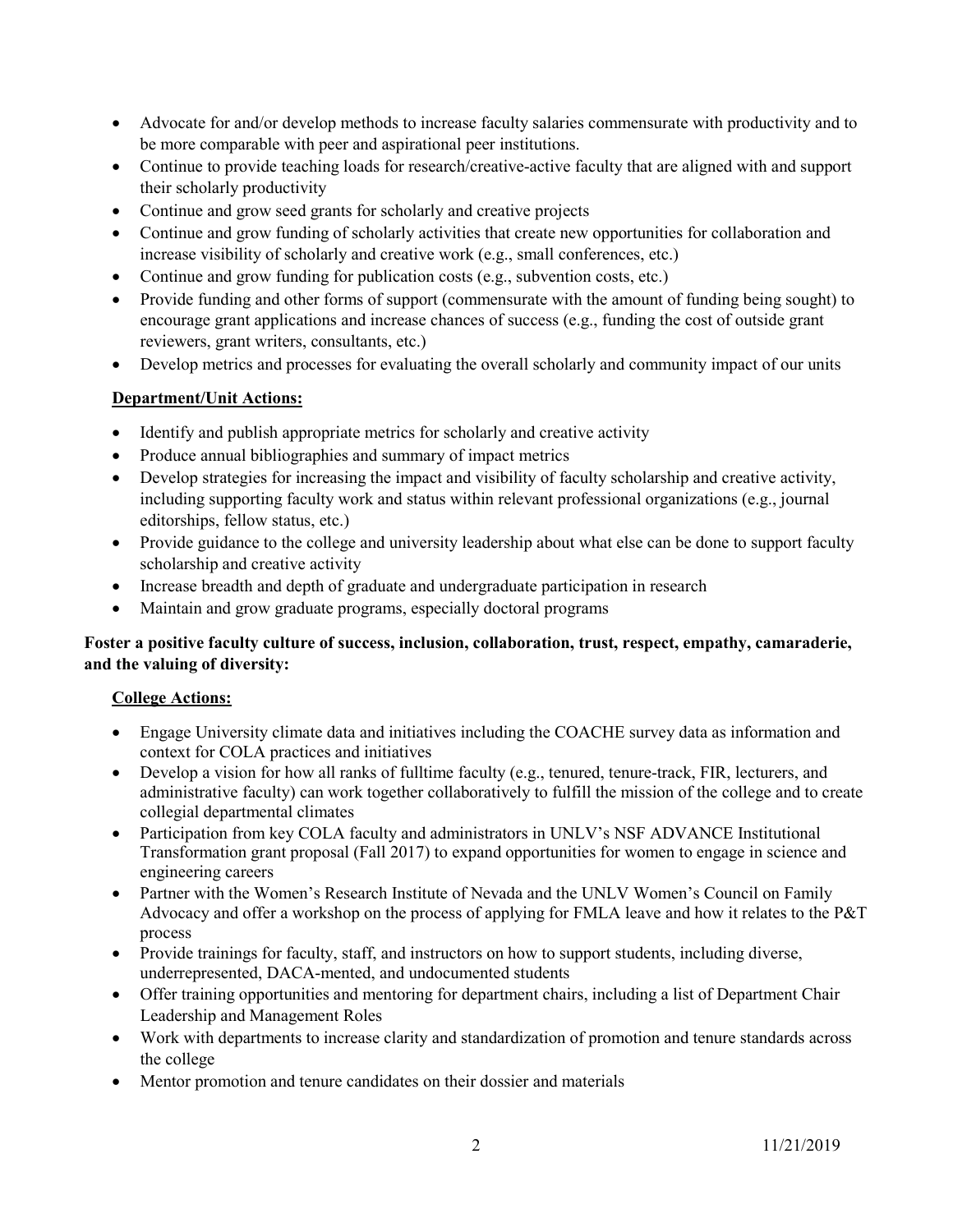- Collaborate with the Office of Faculty Affairs and the Office of Diversity Initiatives to pursue an institutional membership to the National Center for Faculty Development and Diversity
- Offer fall welcome reception and annual spring check-in event for new faculty cohorts
- Include a statement on diversity and inclusion on the COLA website
- Create programming for new and existing faculty offering networking opportunities and information about tenure and/or promotion for Assistant Professors, Associate Professors, and Faculty in Residence
- Hold a meeting for search committee chairs prior to the beginning of search season and provide them with resources regarding how to conduct effective faculty searches
- In collaboration with the offices of Faculty Affairs and Diversity Initiatives, develop and provide resources to search committee members regarding potential sources of bias that may influences searches

# **College and Department/Unit Actions:**

- Assign departmental mentors to each incoming faculty member; periodically check-in with new faculty and mentors
- Support junior and mid-career faculty through the tenure and promotion process
- Increase the recruitment, retention, and promotion of faculty from underrepresented minority groups
- Review institutional data such as the COACHE survey and recent departmental program reviews for organization-level information about department climate and culture
- Provide guidance to the college and university leadership about what else can be done to support faculty diversity and inclusion via departmental representatives on the COLA Diversity & Inclusion Committee

#### **Department/Unit Actions:**

• Evaluate unit culture and develop plans to address any existing shortcomings or issues

#### **Student Achievement**

# **Increase student success and improve all aspects of the student experience for undergraduate and graduate liberal arts majors**

# **College Actions:**

- Support high-quality classroom and online instruction, including supporting curricular reviews and reforms
- Foster student engagement through experiential learning, such as problem-based learning, applied projects, service learning, internships and externships, and co-curricular activities, including sharing community partners and working with interested faculty to incorporate service learning into established curriculum
- Encourage a mindset of career readiness, sponsoring events and workshops that promote career readiness and identification of liberal arts students' transferable skills
- Coordinate and harmonize RPC activities with Wilson Advising Center and other campus entities, including sharing data between Wilson Advising Center and departments
- Develop materials and guidance for faculty about the range of resources available on campus to support student success
- Improve communication throughout the college to help student organizations cross-pollinate and increase visibility through financial and logistical support
- Work with the Disability Resource Center to educate faculty about how to foster inclusive class environments